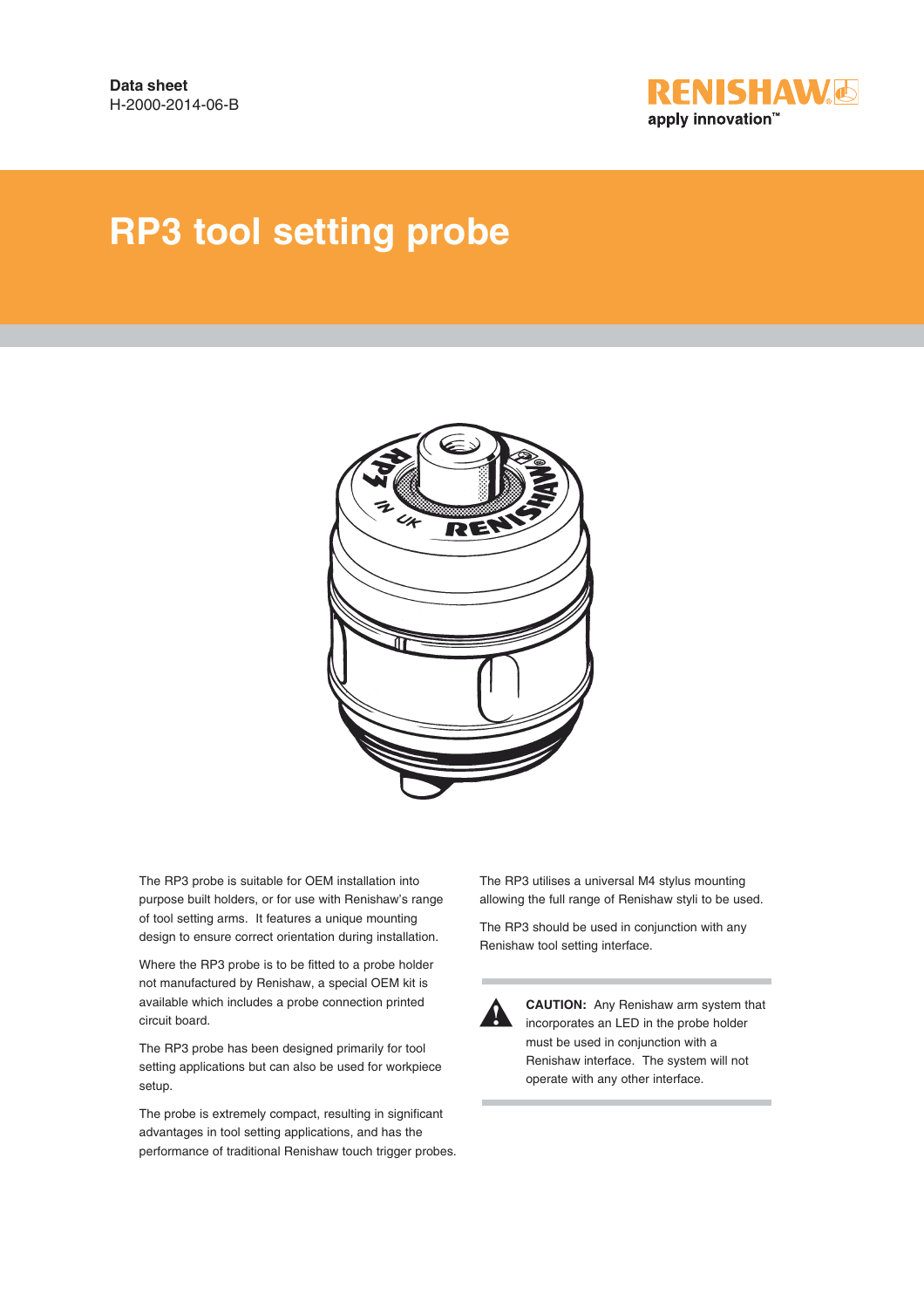### **RP3 system kit**



**NOTE:** Check that the RP3 is pressed fully into the probe holder so that the spring pins make electrical contact.

### **Specification**

| Application<br><b>Sense directions</b>    | Tool setting                                                         | Stylus trigger force          | <b>XY</b> 3.5 N (350 gf/12.3 ozf) max<br>in high force direction |  |
|-------------------------------------------|----------------------------------------------------------------------|-------------------------------|------------------------------------------------------------------|--|
| <b>Moisture protection</b>                | $5$ -way $*$<br>IPX8                                                 |                               | 12 N (1200 gf/42.3 ozf) max<br>Z.                                |  |
| class                                     |                                                                      | Operating<br>temperature      | 5 °C to 60 °C (41 °F to 140 °F)                                  |  |
| <b>Repeatability of</b><br>trigger points | 1 $\mu$ m $2\sigma$ (with a 35 mm (1.38 in)<br>stylus at 480 mm/min) | <b>Storage</b><br>temperature | -10 °C to 70 °C (14 °F to 158 °F)                                |  |
| <b>Stylus overtravel</b>                  | $9^{\circ}$<br>x.<br>$9^{\circ}$<br>v                                |                               |                                                                  |  |

**Z** 2 mm (0.08 in)

\* Where the RP3 is to be used in its 'Z' axis (i.e. in the lathe 'Y' axis), then a five-faced stylus is available to order from the Styli and Custom Products Division in the UK.

† Stylus not included.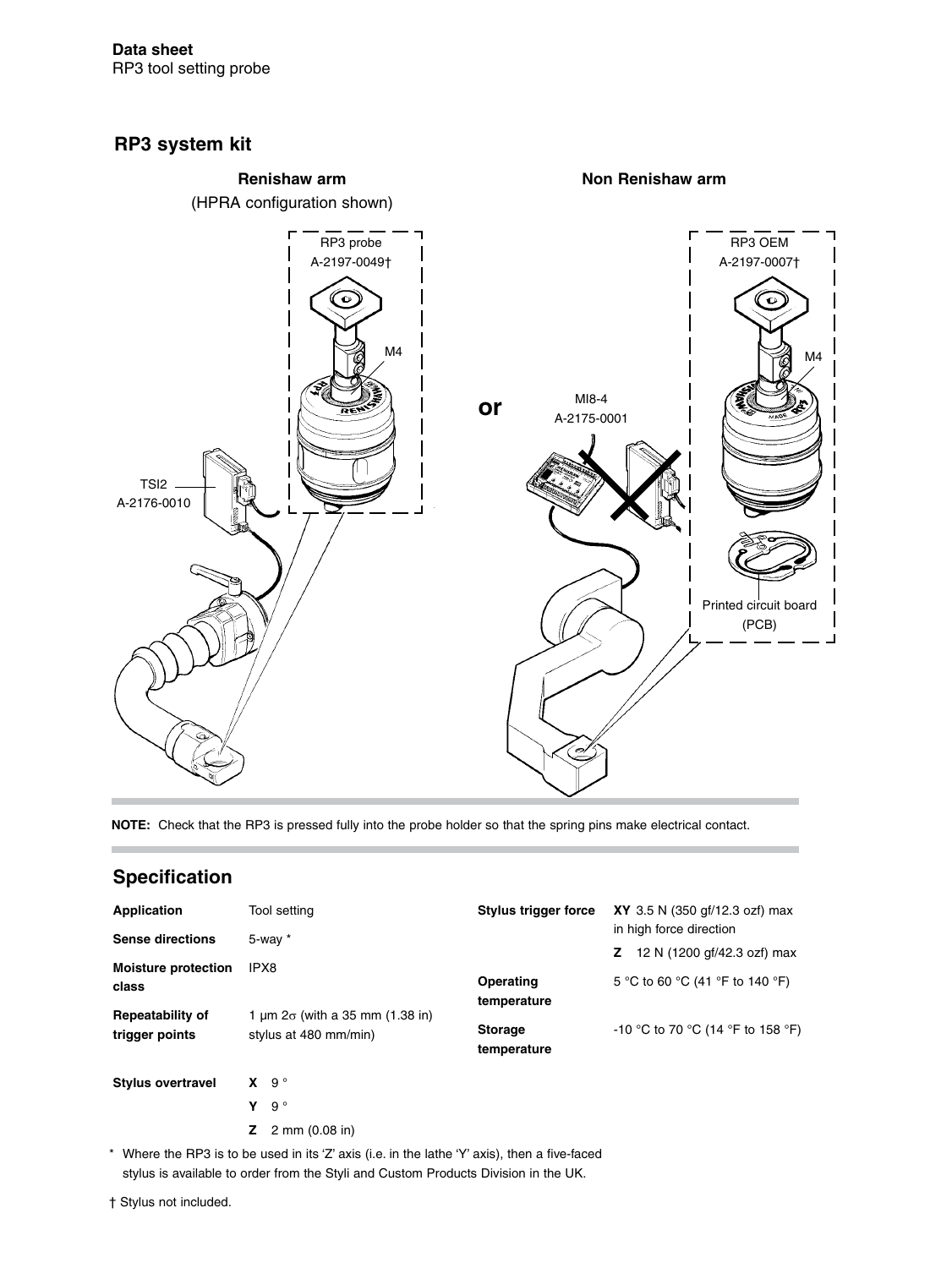

### **Interfaces**

One of three types of interface must be used in conjunction with the RP3 probe kit:

1. A TSI2 interface unit **must** be used with the Renishaw HPRA or HPPA.



2. A TSI3 interface unit **must** be used with the Renishaw HPMA.



3. An MI8-4 interface unit **must** be used with any other type of arm.

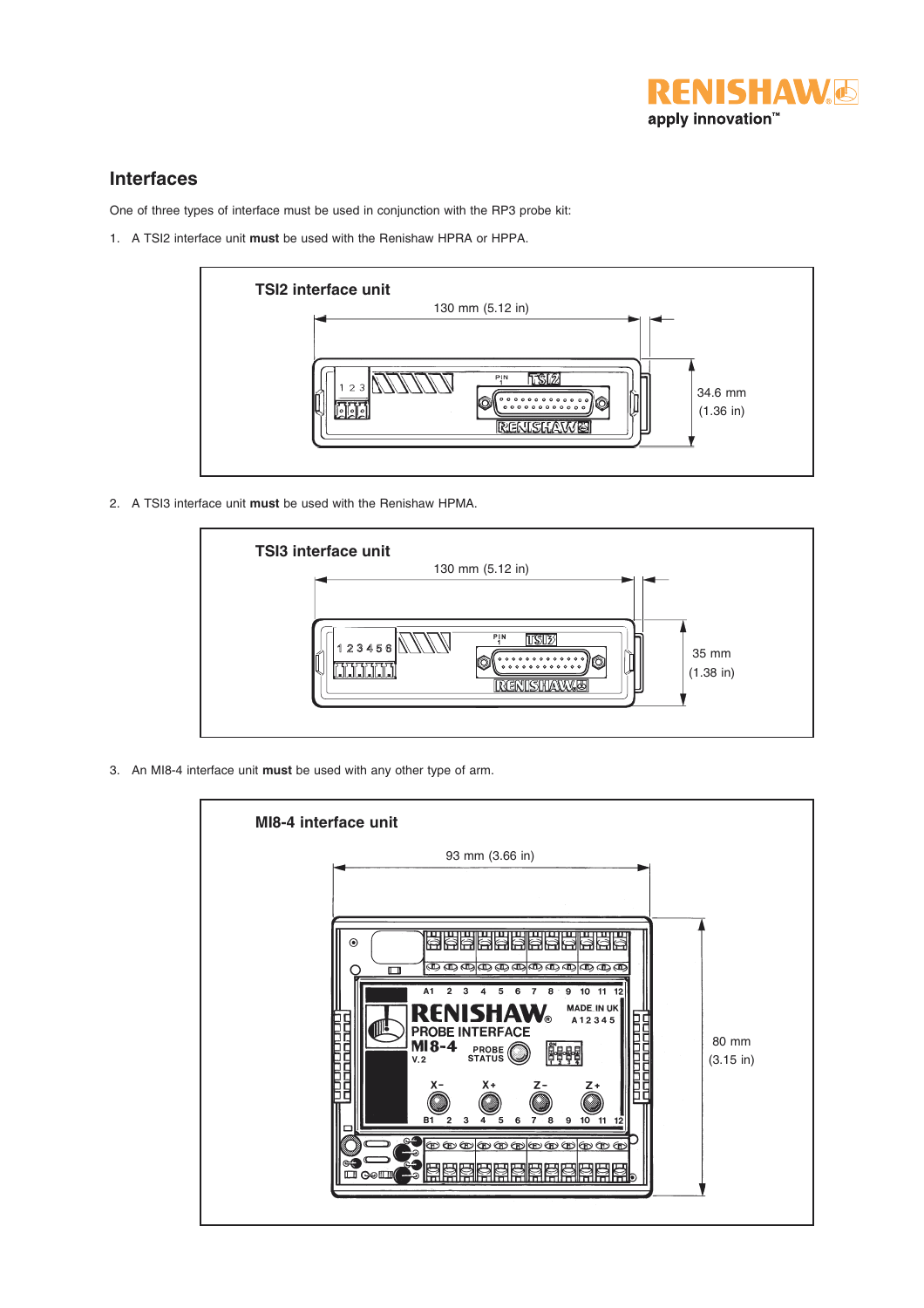

### **RP3 probe mounting dimensions and installation instructions**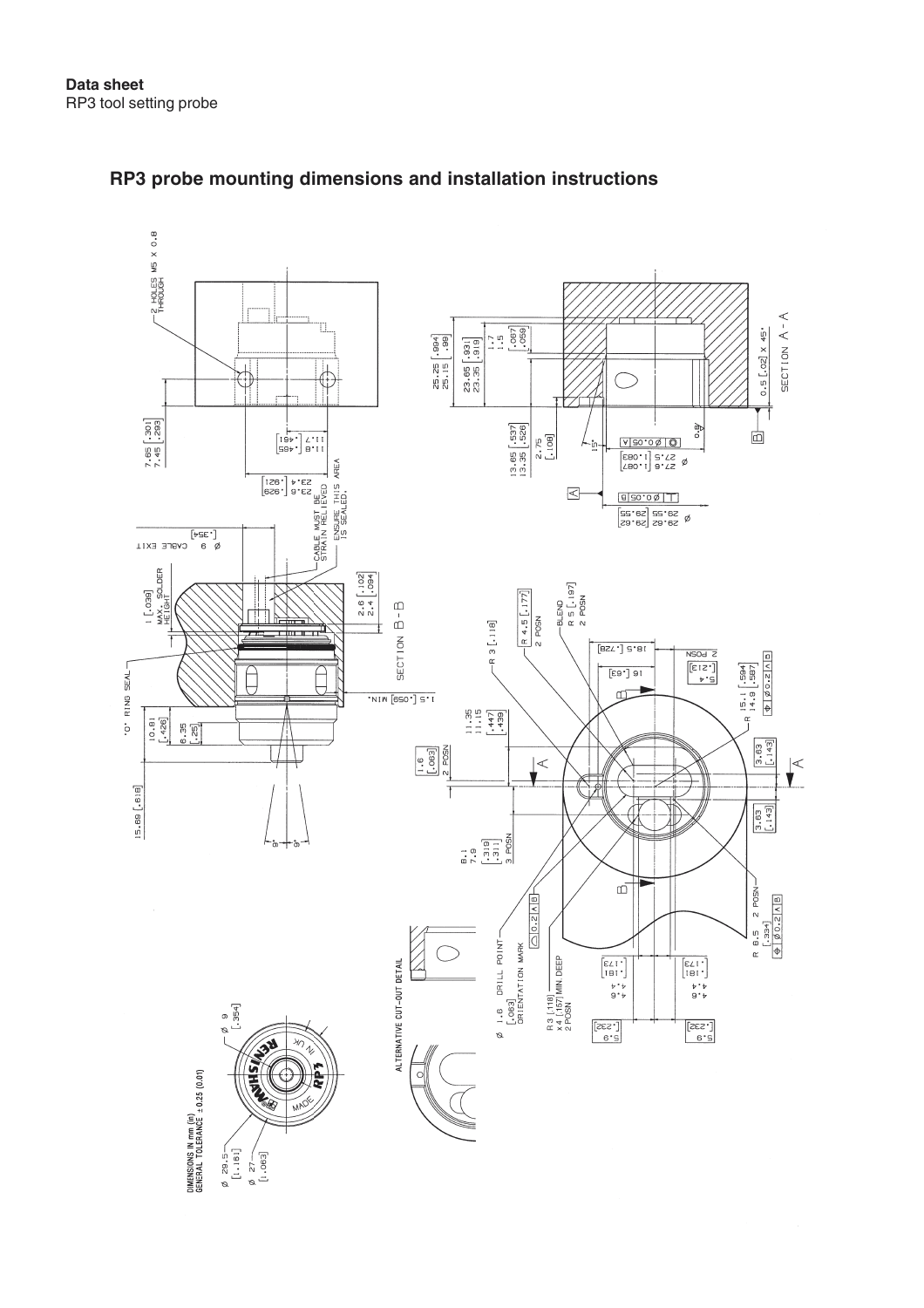



### **CAUTION: Earthing**

**!**

Where the RP3 is to be installed into a non-Renishaw manufactured holder, the builder must ensure that the probe body is suitably grounded. All exposed wire connections must also be suitably screened.



## **Electrical connections**

#### **CAUTION: Sealing**

**!**

Where the RP3 is to installed into a non-Renishaw manufactured holder, the builder must ensure that the electrical connections and PCB are sealed.